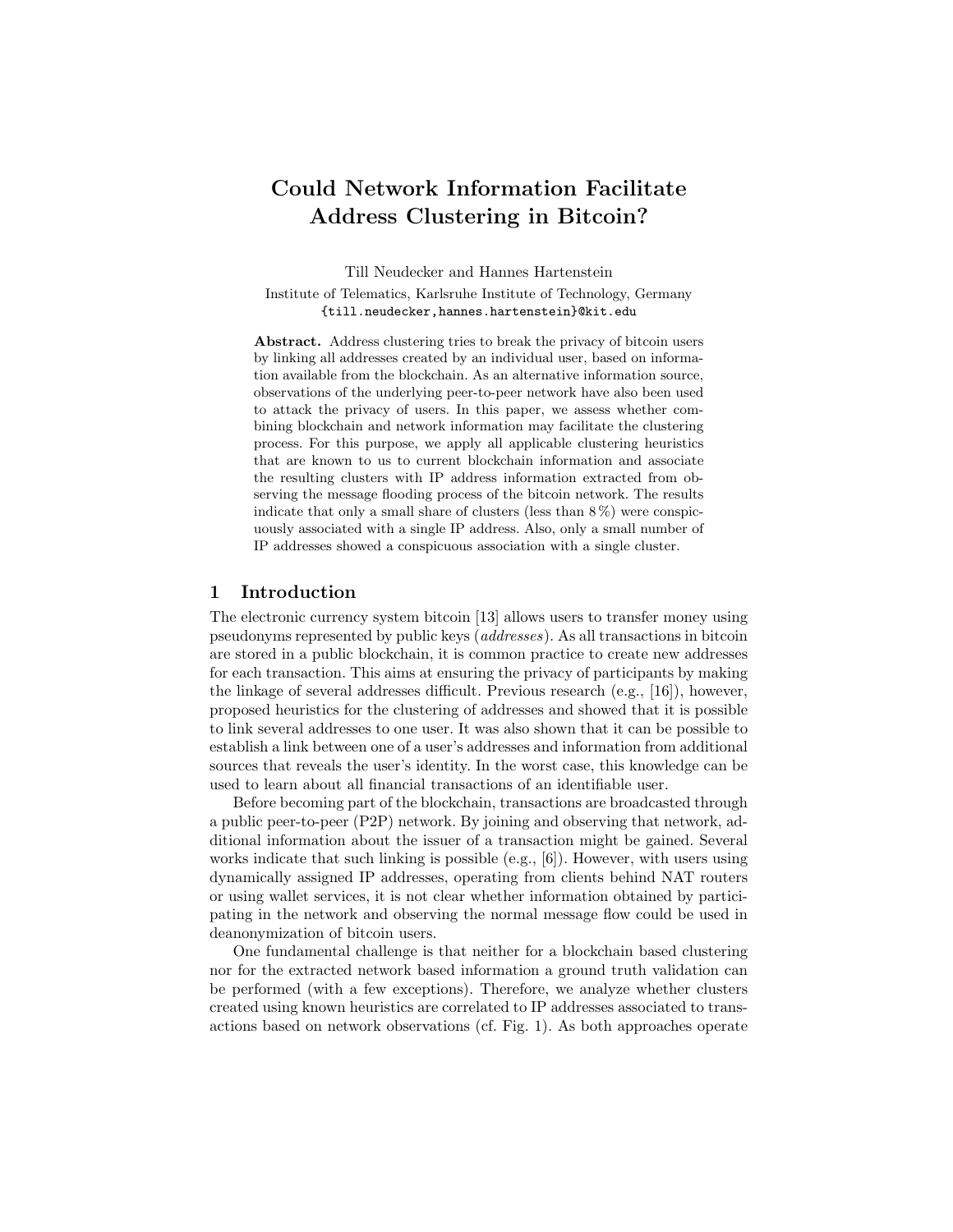

Fig. 1. High-level overview of the used approach: Addresses are clustered using known heuristics; transactions are assigned to IP addresses based on network observations and to clusters based on their content. We then check whether single clusters are conspicuously often associated to a single IP address, and whether single IP addresses are conspicuously often associated to a single cluster.

on disjoint data (blockchain vs. network) but aim at indicating the same outcome (addresses controlled by one user), a correlation would likely mean that both approaches in fact approximate the desired outcome.

The contributions of this paper are twofold:

- We review all published heuristics known to us and apply them to the current blockchain state in a comparable and reproducible manner.
- We show that although for the majority of users no correlation between network information and the clustering performed on blockchain data could be found, a small number of participants exhibit correlations that might make them susceptible to network based deanonymization attacks.

# 2 Related Work

The anonymity of users in bitcoin has been analyzed in several ways in the past. The fact that all transactions are publicly available facilitated clustering approaches with the goal to group addresses by the controlling user. We will review all published heuristics known to us in detail in Section 4 and briefly sketch related work here. The first analysis was performed by Reid et al. [16] and already made use of the most commonly used heuristic. Meiklejohn et al. [10] proposed additional heuristics based on the behavior of standard clients.

Blockchain information has not only been used for clustering but also for large scale analysis of the distribution of wealth, common transaction patterns, behavior analysis, etc. [17], and for an evaluation of user privacy [1]. More recently, Nick was able to use ground truth data of consumer wallets due to a bug in a client implementation [15]. This work also proposes a heuristic specific to the behavior of consumers in bitcoin. Reasons for the effectiveness of clustering have been given by Harrigan et al. [5], e.g., the incremental growth of clusters.

Network based information has also been used previously. It was shown that the topology of the bitcoin peer-to-peer network can be inferred by using marker IP addresses [2], by exploiting flaws in the bitcoin reference client implementation [12], or by observing the information propagation through the network [14].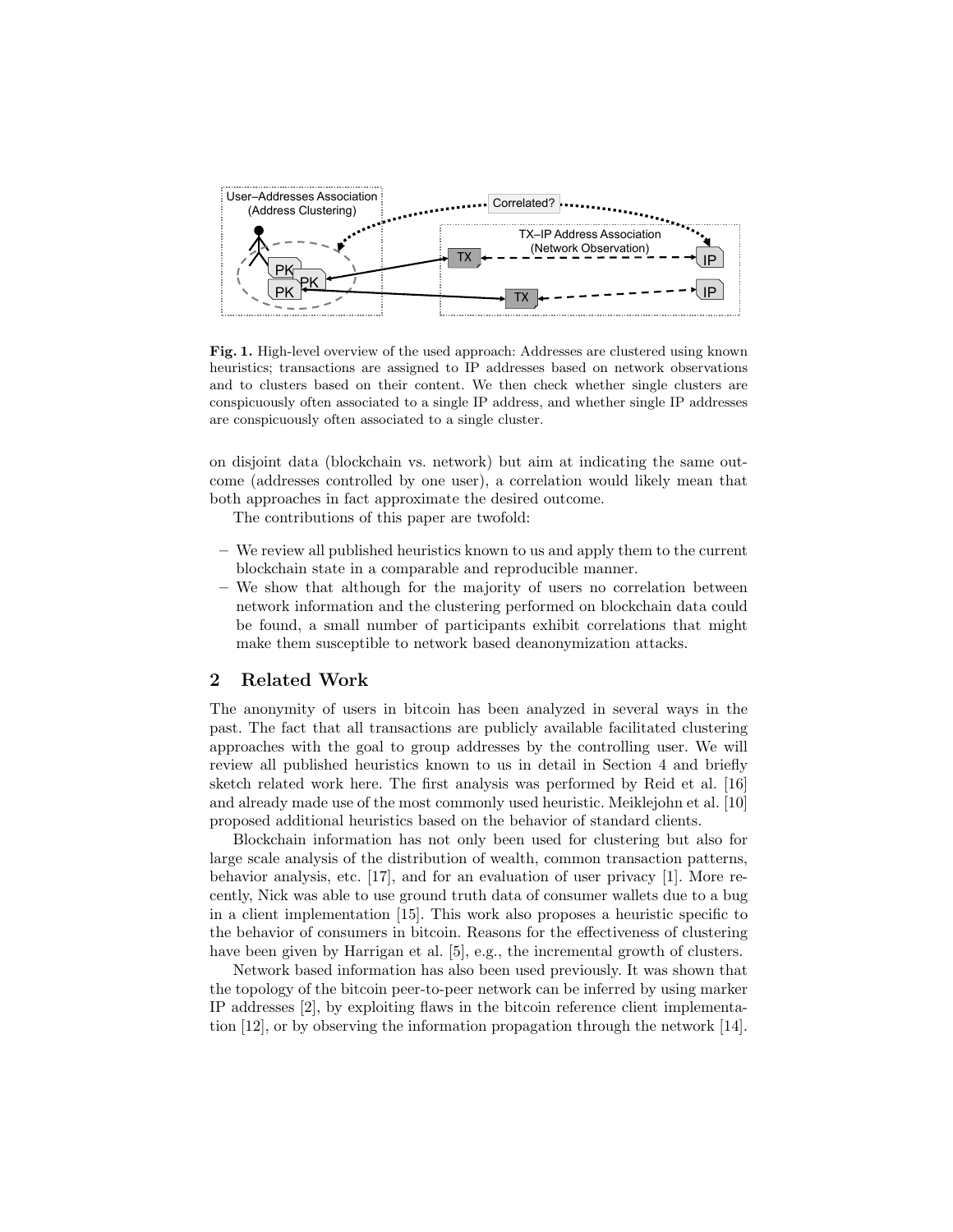Furthermore, the observation of anomalous relaying behavior has been used to map bitcoin addresses to IP addresses [7]. It was also shown that the creation time of transactions can be used to infer the user's time zone [4]. Biryukov et al. [3] performed a man in the middle attack on clients using Tor by becoming the only possible Tor exit node by banning all other exit nodes in the bitcoin network. This also enabled them to link IP addresses to bitcoin addresses.

## 3 Fundamentals

The two main data objects in bitcoin are transactions and blocks. Transactions are used to transfer bitcoins between users. Blocks are created in the process of mining and contain a set of accepted transactions that the bitcoin network has agreed on to be valid. We will exclude the details of mining here. Transactions specify inputs and outputs, i.e., sources and destinations of the money flow. With the exception of coinbase transactions, inputs refer to an output of another, previous transaction. These inputs are then spending the output. Obviously, one output must not be spent more than once.

Transactions: All accepted transactions form the transaction graph. The transaction graph is constructed by using all accepted transactions as vertices and by adding one edge from every output to the input that is spending the output. The transaction graph is a directed, acyclic, append-only graph, which represents the current ownership of bitcoins. Intuitively, ownership of bitcoins is the right to spend them. Technically, ownership of bitcoins equals the possession of a private key that corresponds to a public key, which is defined in the output of a transaction. Hence, in order to create a valid transaction, a user must be able to sign the transaction spending an input using the private key corresponding to the public key defined in the spent output. The public keys are also called addresses, as they specify where the money is sent to.

For the definition of the heuristics used in clustering, we will use the following notation, which loosely follows the notation used in [10]: Let  $t \in T$  be a transaction. Let  $P$  be the set of all addresses specified in all transactions in  $T$ . Let the set inputs $(t) \subseteq \mathcal{P}$  include all addresses referenced by the inputs of a transaction t and the set outputs $(t) \subseteq \mathcal{P}$  include all addresses contained in the outputs of a transaction t. Let  $o_i(t) \in \text{outputs}(t)$  be the j-th output  $(j \leq |\text{outputs}(t)|)$ , and let  $i_j(t) \in \text{inputs}(t)$  be the j-th input  $(j \leq |\text{inputs}(t)|)$ .

Each user can create a practically unlimited number of distinct public/private key pairs and use each of them only for one transaction. Hence, each address can be seen as a pseudonym of the user. The goal of address clustering is to partition the set of addresses into subsets (clusters), so that each subset contains the addresses under the control of one user.

Network Information: After a transaction is created it needs to be broadcasted through the bitcoin P2P network in order to reach all participants. Especially miners need to receive the transaction, check its correctness, and include the transaction in an upcoming block. The bitcoin P2P network currently con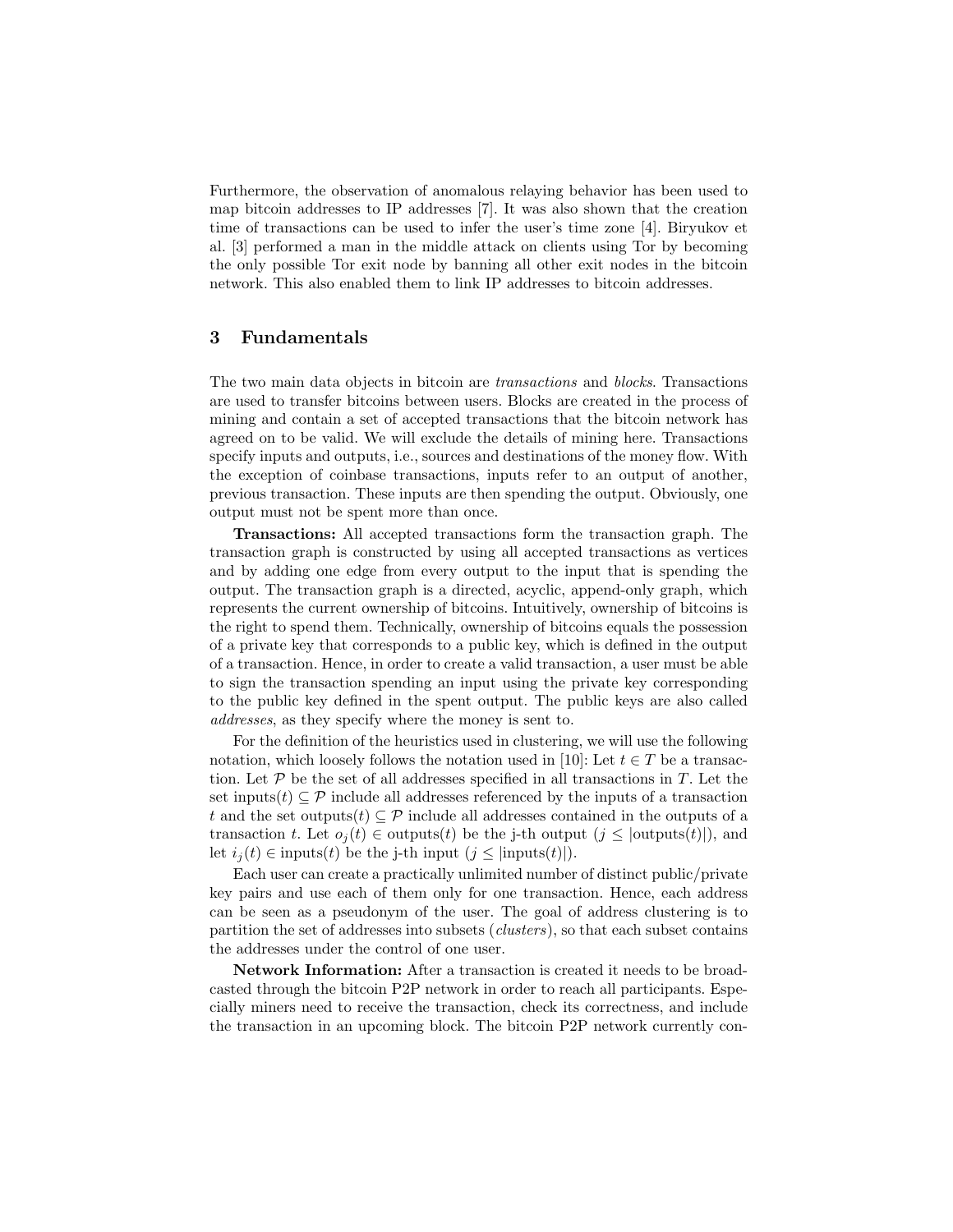sists of  $4,200 - 5,700$  reachable peers<sup>1</sup> and an unknown number of unreachable peers.

In order to publish a transaction on the network, the user has to either run one of the reachable peers or connect to one of the reachable peers and transmit the transaction. When a new transaction arrives at a peer, the peer checks the correctness of the transaction and rebroadcasts the transaction to all of its neighbors. Therefore, the transaction gets flooded through the whole network. For rebroadcasting, the bitcoin reference client bitcoind, which is used by the vast majority of network peers, implements a mechanism called *trickling*: Transactions are not immediately rebroadcasted to all neighbors, but are randomly delayed according to a Poisson distribution.

#### 4 Clustering based on Blockchain Information

Several heuristics for address clustering in bitcoin have been proposed. We will first briefly describe the general procedure for clustering, which uses one or more heuristics, and then describe and discuss the used heuristics.

#### 4.1 Clustering Procedure & Heuristics

The clustering procedure computes a partition  $\Pi = \{C_1, C_2, ..., C_n\}$  of the set of all addresses  $P$  with  $C_1, ..., C_n$  denoting the resulting clusters. For this, it processes all transactions in their temporal sequence. For each transaction  $t$ , all selected heuristics compute a partition  $\Pi_t = \{I_t^1, ..., I_t^m\}$  of all input and output addresses of t (outputs $(t)$ ∪inputs $(t)$ ). This transaction specific partition  $\Pi_t$  encodes which addresses used in the transaction are controlled by one user (i.e., those addresses being in one  $\Pi_t^i$ ).

The heuristics are applied in a predefined order, each heuristic further altering  $\Pi_t$ .  $\Pi_t$  is then used to update  $\Pi$ : First, all clusters  $\Pi_t^i$  are added to P. Then each added cluster  $\Pi_t^i$  is merged with all existing clusters in  $\Pi$  that contain any of the addresses in  $\prod_t^i$ . This transitively connects all addresses controlled by one user (according to the applied heuristics).

Heuristic 1 (H1): Multi-Input If a transaction spends more than one input, the transaction needs to be signed using the private keys corresponding to the public keys from all inputs. Assuming that the transaction was created by a single user, that user controls all addresses that are input to the transaction. This heuristic was first used in [16] and [10].

For a transaction  $t$  the partition determined by this heuristic is

 $\Pi_t = {\text{inputs}(t), \{o_1(t)\}, ..., \{o_{\text{loutputs}(t)|}(t)\}}.$ 

This heuristic is always applied first and is used for all our clusterings. This heuristic only produces false positives (i.e., clustering addresses that are not

<sup>&</sup>lt;sup>1</sup> According to our measurements (http://dsn.tm.kit.edu/bitcoin), there are  $\approx$ 4,200 peers reachable via IPv4 and an additional ≈1,500 peers reachable via IPv6. As we do not know how many peers are dual-stacked (reachable via IPv4 and IPv6), we cannot directly determine the exact number of reachable peers.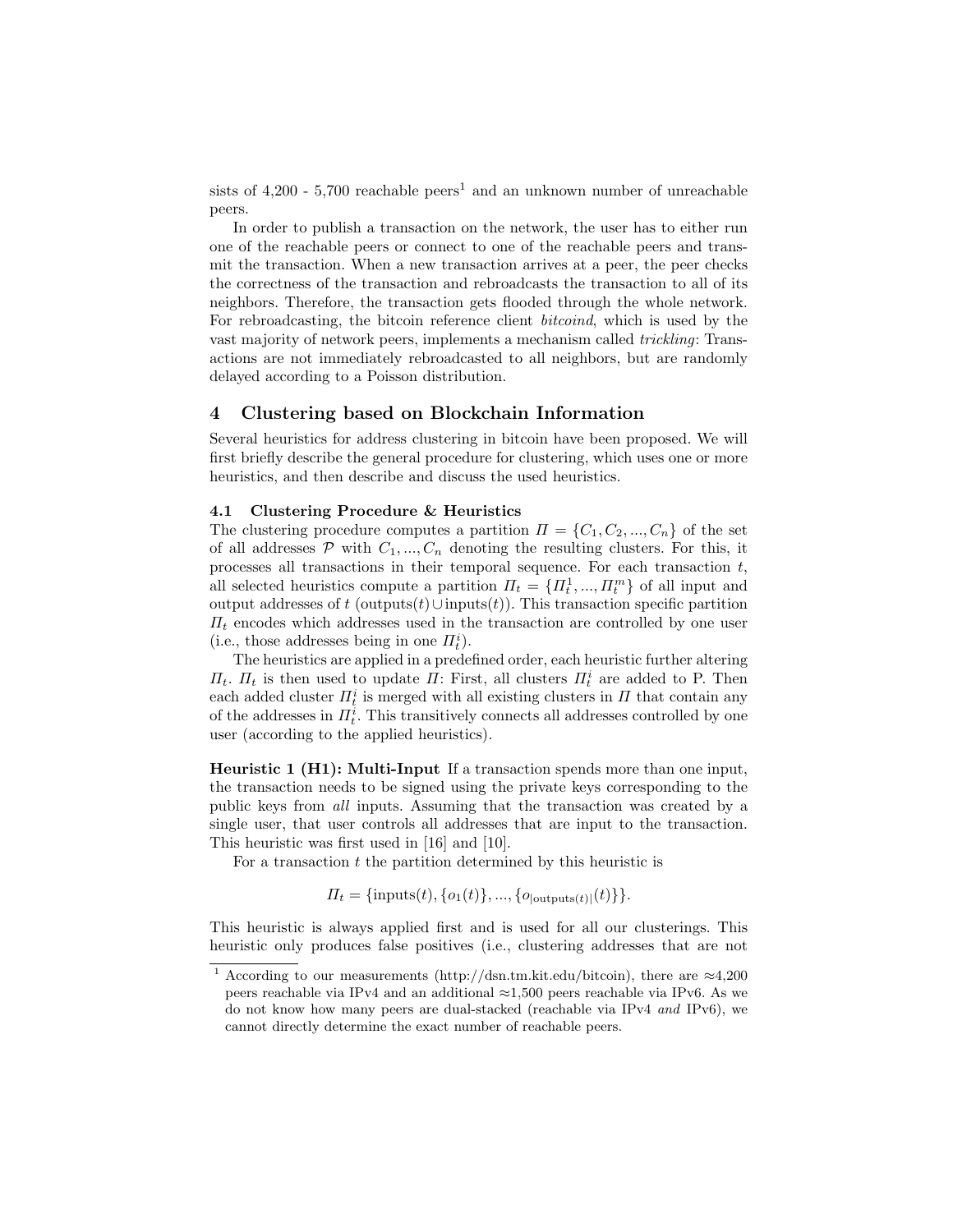controlled by the same user into the same cluster), if the assumptions are not correct. This can be either the case if users give services access to their private key (e.g., Mt.Gox) or if transactions are assembled by multiple users in a decentralized fashion (e.g., CoinJoin [9]).

Heuristic 2 (H2): Change Address One output of a transaction can only be spent in its entirety. Hence, if Alice controls an unspent output worth 2 BTC and wants to pay Bob 1 BTC, Alice creates a transaction claiming the 2 BTC as an input with two outputs: One output of 1 BTC to Bob's address and one output of 1 BTC to a change address [10] under the control of Alice (assuming no transaction fees). Since the change address as well as the addresses of the inputs (cf.  $H1$ ) are all controlled by Alice, they should be clustered together. The challenge is to identify which output is the change address and which output is the address of the payee, which should be in a different cluster. Meiklejohn et al. [10] proposed the following heuristic to identify the change address: An output  $o_i(t)$  is the change address if these four conditions are met:

- 1. This is the first appearance of the address  $o_i(t)$ .
- 2. The transaction  $t$  is not a coin generation.
- 3. There is no address within the outputs, which also appears on the input side (self-change address).
- 4. Condition 1 is only met for  $o_i(t)$  and not also for some  $o_k(t)$  with  $j \neq k$ .

For a transaction t the partition determined by this heuristic (based on  $\Pi_t$ from  $H1$ ) is

 $\Pi_t = {\text{inputs}(t) \cup \{o_j(t)\}, \{o_1(t)\}, ..., \{o_{j-1}(t)\}, \{o_{j+1}(t)\}, ..., \{o_{\text{outputs}(t)|}(t)\}\}.$ 

The rationale behind this heuristic is that the standard bitcoin client creates a new key pair for change addresses and only uses these addresses once when the received change is spent again. Ancient version of the client used to send change to an address that was also used as input (self-change address).

Obviously, this heuristic can lead to false positives and false negatives. In a transaction with two outputs, which have not appeared before, it is not possible to determine the change address (cond. 4), although there might be one. Also, a transaction could spend money to two payees without any change and the heuristic could mistake one of the payees addresses for the change address.

Heuristic 2 exceptions In order to capture changing wallet behavior, two exceptions to Heuristic 2 have been proposed in [10]. There is no change address in a transaction  $t$  if there is an output that...

- had already received exactly one input  $(H2a)$
- had been used in a self-change transaction before  $(H2b)$

These exceptions captured common behavior in 2013, however, it is not clear whether the exceptions are useful anymore.

We now define an additional exception to heuristic H2 that makes use of blockchain information that is newer than the current processed transaction  $t$ .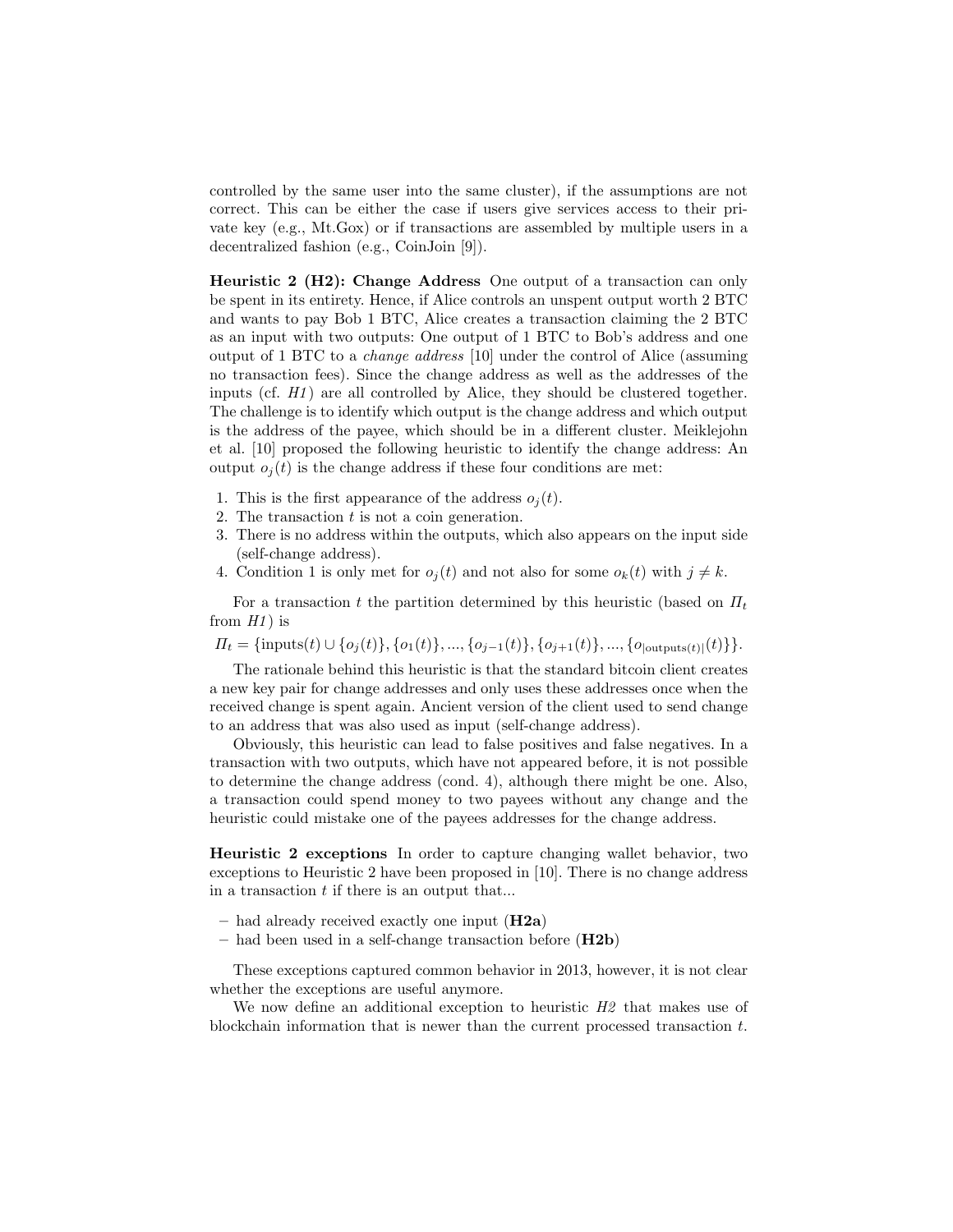The behavior for change addresses is that they are only used once. In H2 we demand that, in order to qualify as a change address, an address must not occur before t. However, with  $H2c$  we demand that the address also does not occur in later transactions (except for one occurrence as an input).

Value based (HV): Optimal Change If a transaction has only one output, whose value is smaller than any of its inputs, this output address is likely the change address. This heuristic is based on the behavior of bitcoin clients to minimize the transaction size, i.e., the number of inputs and outputs. If the change was larger than any input, the input could be omitted and the change could be reduced by this input. This heuristic was used in [15].

Consumer based: Redeeming Transaction Nick [15] proposed a heuristic that uses properties of the redeeming transaction of a possible change output (i.e., the transaction with the change output as an input). For a change address it requires that the redeeming transaction has at most two outputs. The heuristic was used specifically for clustering consumer wallets that show this characteristic. As we cannot distinguish between consumer wallets and other wallets, we omit this heuristic from further analysis.

Cluster Growth (HG) In [5] it has been shown that clusters normally grow in steady, but small steps. Especially the merger of two already large clusters by a new transaction is unlikely and might hint at a false positive from one of the applied heuristics. This observation can be formulated as a heuristic that can be applied after other heuristics have already established a transaction specific partition.

 $\mathbf{H} \mathbf{G}_{\mathbf{k}}$ : If updating  $\Pi$  with  $\Pi_t$  would cause the largest affected partition in  $\Pi$ to grow by more than a constant number of  $k$  addresses, then set

 $\Pi_t = \{ \{i_1(t)\}, \ldots, \{i_{|\text{inputs}(t)|}\}, \{o_1(t)\}, \ldots, \{o_{|\text{outputs}(t)|}(t)\} \}.$ 

Discussion To our knowledge, we list all heuristics that were published. However, there is a whole class of heuristics that we barely cover. Most described heuristics only consider single transactions. However, heuristics could use the whole transactions graph and base their decisions on any property derived from the graph. The consumer based heuristic and the Cluster Growth heuristic use simple transaction graph information, but much more sophisticated methods, e.g., facilitating metrics such as connectivity or centrality are possible.

Furthermore, we acknowledge that a lot of manual effort can be put into a better clustering by carefully inspecting special cases, modeling specific behavior and manually merging or splitting clusters. For the sake of comparability, we chose not to do any manual intervention in our clustering process.

#### 4.2 Results

We will now compare the results of the clustering process with different combinations of heuristics. The clustering was performed at block 440,349. Using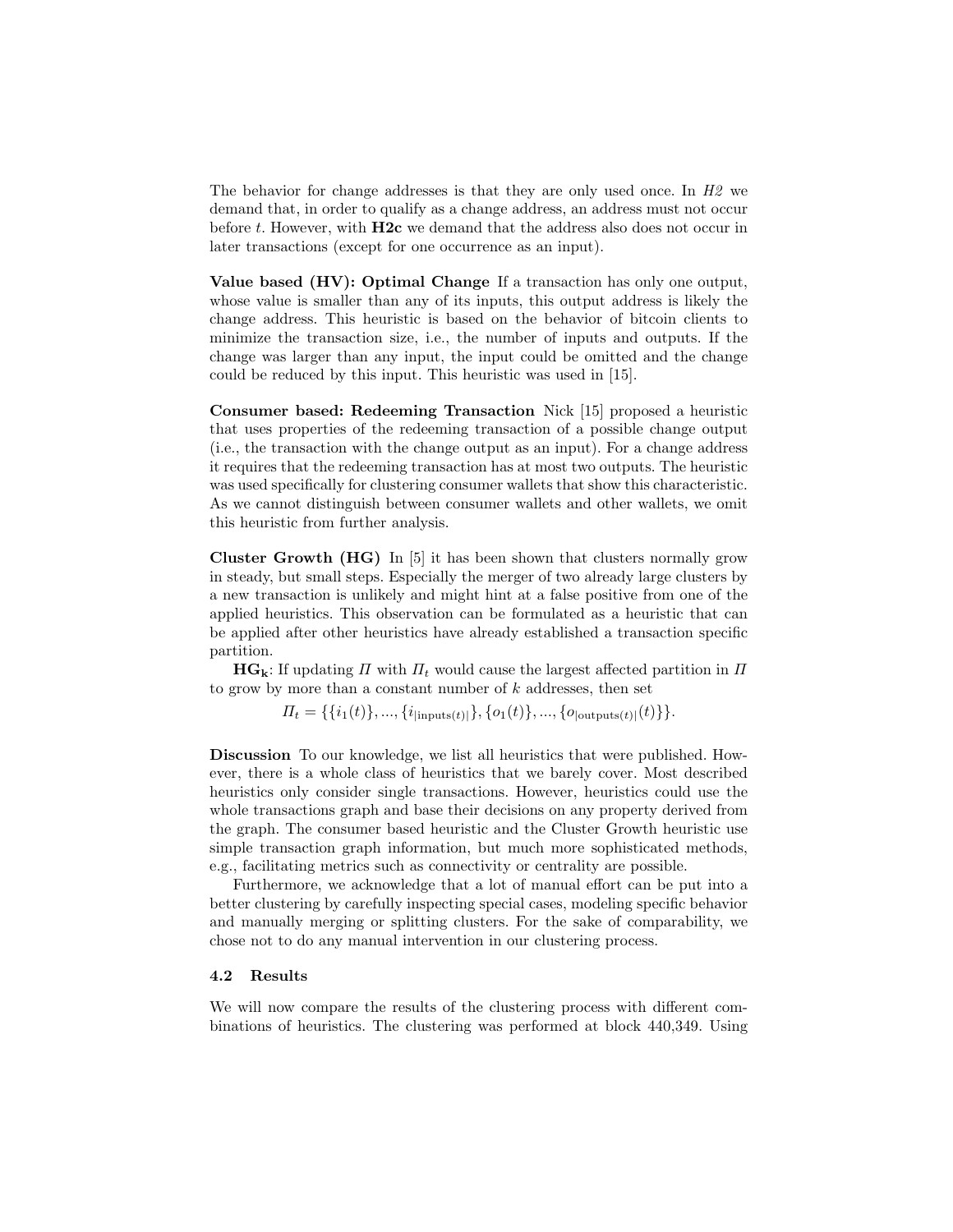| Heuristics            |                    |      |                   | # Cluster $\varnothing$ Size max size # clusters w/ size 1 |
|-----------------------|--------------------|------|-------------------|------------------------------------------------------------|
| H1                    | $88 \,\mathrm{m}$  | 2.24 | $12 \,\mathrm{m}$ | $65\,\mathrm{m}$                                           |
| $H1+H2$               | $46 \,\mathrm{m}$  | 4.25 | $92 \,\mathrm{m}$ | 29 <sub>m</sub>                                            |
| $H1+H2a$              | $51 \,\mathrm{m}$  | 3.89 | $87 \,\mathrm{m}$ | $32 \,\mathrm{m}$                                          |
| $H1+H2b$              | $63 \,\mathrm{m}$  | 3.10 | $66 \,\mathrm{m}$ | $40\,\mathrm{m}$                                           |
| $H1+H2c$              | 48 <sub>m</sub>    | 4.13 | $85 \,\mathrm{m}$ | $30\,\mathrm{m}$                                           |
| $H1+HV$               | $72 \,\mathrm{m}$  | 2.71 | 76 m              | $62 \,\mathrm{m}$                                          |
| $H1+HG_{10}$          | $146 \,\mathrm{m}$ | 1.34 | $0.1$ m           | $123 \,\mathrm{m}$                                         |
| $\rm _{H1+HG_{100}}$  | $121 \,\mathrm{m}$ | 1.62 | $0.25$ m          | $97 \text{ m}$                                             |
| $\rm _{H1+HG_{1000}}$ | $108\,\mathrm{m}$  | 1.83 | 1 <sub>m</sub>    | 84 m                                                       |
| $ H1+HG_{10000} $     | $104\,\mathrm{m}$  | 1.88 | 8 <sub>m</sub>    | $81\,\mathrm{m}$                                           |

Table 1. Comparison of all heuristics. Total number of addresses: 196,963,722, total number of transactions: 172,868,721.

machines equipped with a Xeon E7-8837 and 512 GB memory, one run of our implementation<sup>2</sup> of the clustering process took about 30 minutes to complete. Prior to clustering we generated the transaction graph as a pointer-based data structure. This data structure is then read to memory by the clustering process, which is run completely in-memory and requires no further hard disk accesses.

Table 1 lists a comparison of key properties of the resulting clusterings for the heuristics  $H1$ , all discussed variants of  $H2$ ,  $HV$ , and several variants of  $HG$ . Details on the distribution of cluster sizes are given in the Appendix. Applying only heuristic H1 results in a clustering with 88 m clusters. Additionally applying H2 causes more clusters to be merged, hence resulting in fewer, but bigger, clusters. Additionally applying variants of HG, however, causes fewer clusters to be merged, hence resulting in more, but smaller, clusters.

The different variants of heuristic H2 lead to 46 m to 63 m clusters. The three exceptions to  $H2$  cause fewer clusters to be merged than by applying  $H1$  and  $H2$  only. The strongest effect on the resulting clusters has  $H2b$ , which reduces the average cluster size from 4.25 for  $H2$  to 3.1 addresses per cluster for  $H2b$ .

The value based heuristic  $HV$  has only a small effect on the average cluster size (grows to 2.71 addresses per cluster) but a large effect on the size of the largest cluster (from 12 m to 76 m). A possible explanation for the result is that a disproportionately large share of transactions that originated from that supercluster have a combination of input and output values that makes  $HV$  applicable to them, thus merging more addresses into the super-cluster.

A small choice of the parameter  $k$  for the heuristic  $HG$  causes fewer clusters to be merged as the threshold is easily exceeded. This causes the average cluster size to decrease down to 1.34 addresses per cluster for  $HG_{10}$ . Notably, there are only minor changes in the number of clusters with a size of 10 to 100,000 addresses (cf. Appendix). Most likely, transactions that cause a false positive in H1 are less likely to occur in these medium sized clusters.

In all variants the largest identified cluster contains between 100,000 and 92 m addresses. This cluster contains among others the addresses of the former

<sup>2</sup> https://github.com/tillneu/bitcoin-clusterer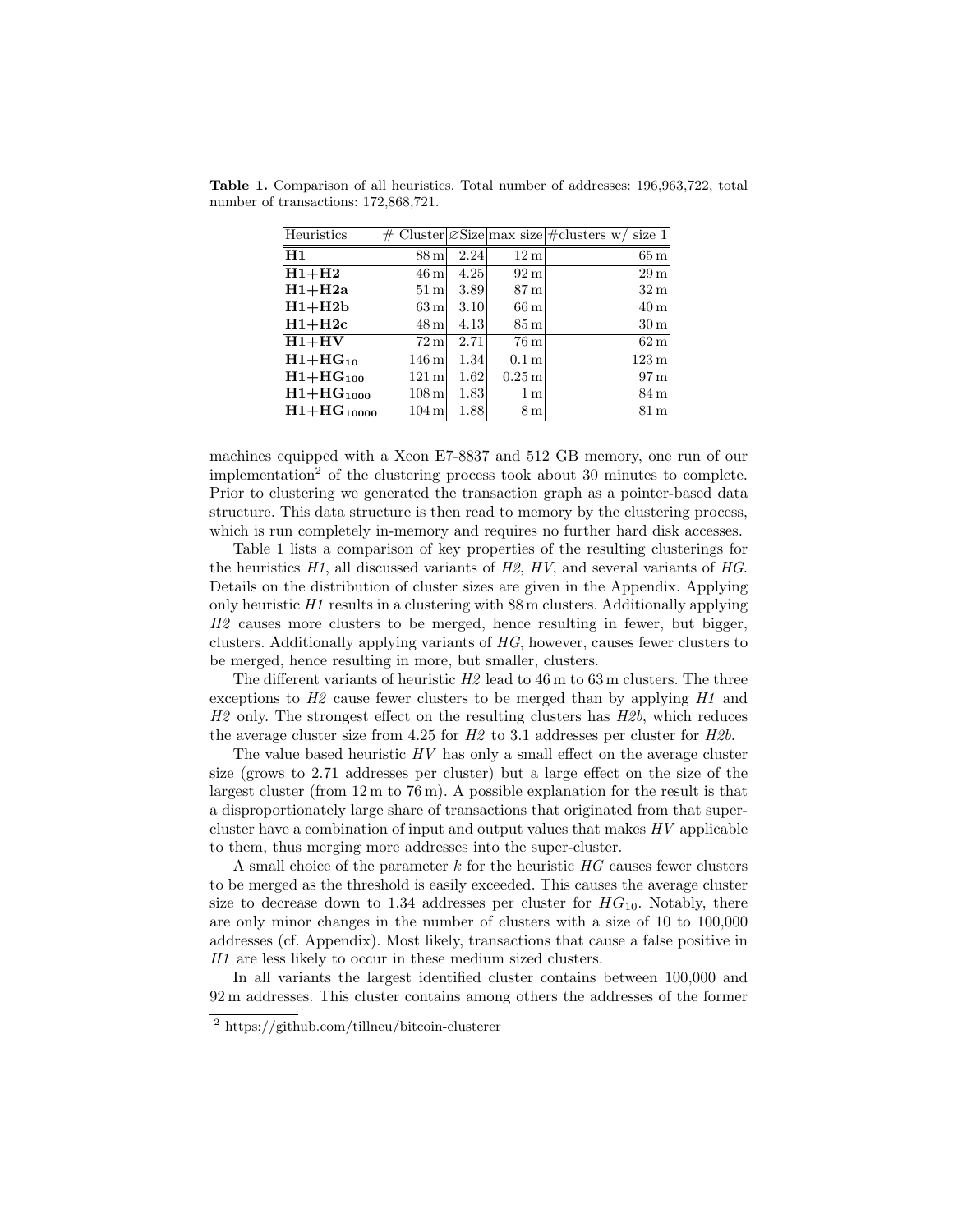exchange Mt.Gox. The existence of this super-cluster was also discussed in [5]. The size of that cluster is substantially increased by application of variants of  $H2$  and HV, whereas the application of HG can limit the growth of that cluster.

# 5 Network Information

We will now explain how network based information was acquired and how that information is compared to the blockchain information based clustering results. The main idea is to associate IP addresses to transactions based on observations on the bitcoin P2P network and then use the previously established linking between clusters and transactions in order to determine the correlation between clusters and IP addresses.

#### 5.1 Association of Transactions and IP Addresses

In order to observe transactions being flooded through the network, we deployed two monitor peers that maintain connections to all reachable peers in the network and log for each transaction, when it is received from each peer in the network. For each transaction there is one peer (*originator*) which first sent the transaction to our monitor peer. We want to associate one IP address to each transaction. However, we cannot conclude that the first peer we received a transaction from has really first brought the transaction to the network, nor can we conclude that the peer generated the transaction. First, the user could connect to any reachable peer in the network, send the transaction to that peer and leave the network afterwards. Secondly, due to trickling, the transaction can be sent to other network peers, which might forward the transaction to our monitor peers before we receive the transaction from the creating peer. Therefore, we apply several heuristics that aim at reducing the number of obviously false mappings:

- If both monitor peers first received a transaction from different peers, we discard both possible originators.
- If the time difference at which the transaction is received from the originator by both monitor peers differs by  $\geq 100$  ms, the originator is discarded.
- The subsequent receptions of the transaction from other peers must not be faster than what the speed of light in fiber allows. By using  $GeoIP$  services<sup>3</sup>, we can approximate the location of the other network peers and establish a lower bound on the time it takes for a transaction to be transmitted from the originator to our monitor peer via any other network peer. If we receive a transaction faster than that lower bound, we discard the originator.

During the monitored period between block 366,000 (2015-07-19) and block 440,349 (2016-11-24), 96,520,958 transactions were added to the blockchain. For 9,934,056 of these transactions ( $\approx 10\%$ ), we identified an originator IP address using the heuristics described above. In total, 79,079 unique IP addresses appeared as originators. This leads to an average of about 125 transactions per IP address. However, the number of transactions associated per IP address follows a heavy tailed distribution. Fig. 2 shows the distribution of how many transactions were associated with each IP address. Most IP addresses were an originator

 $^3$  http://dev.maxmind.com/geoip/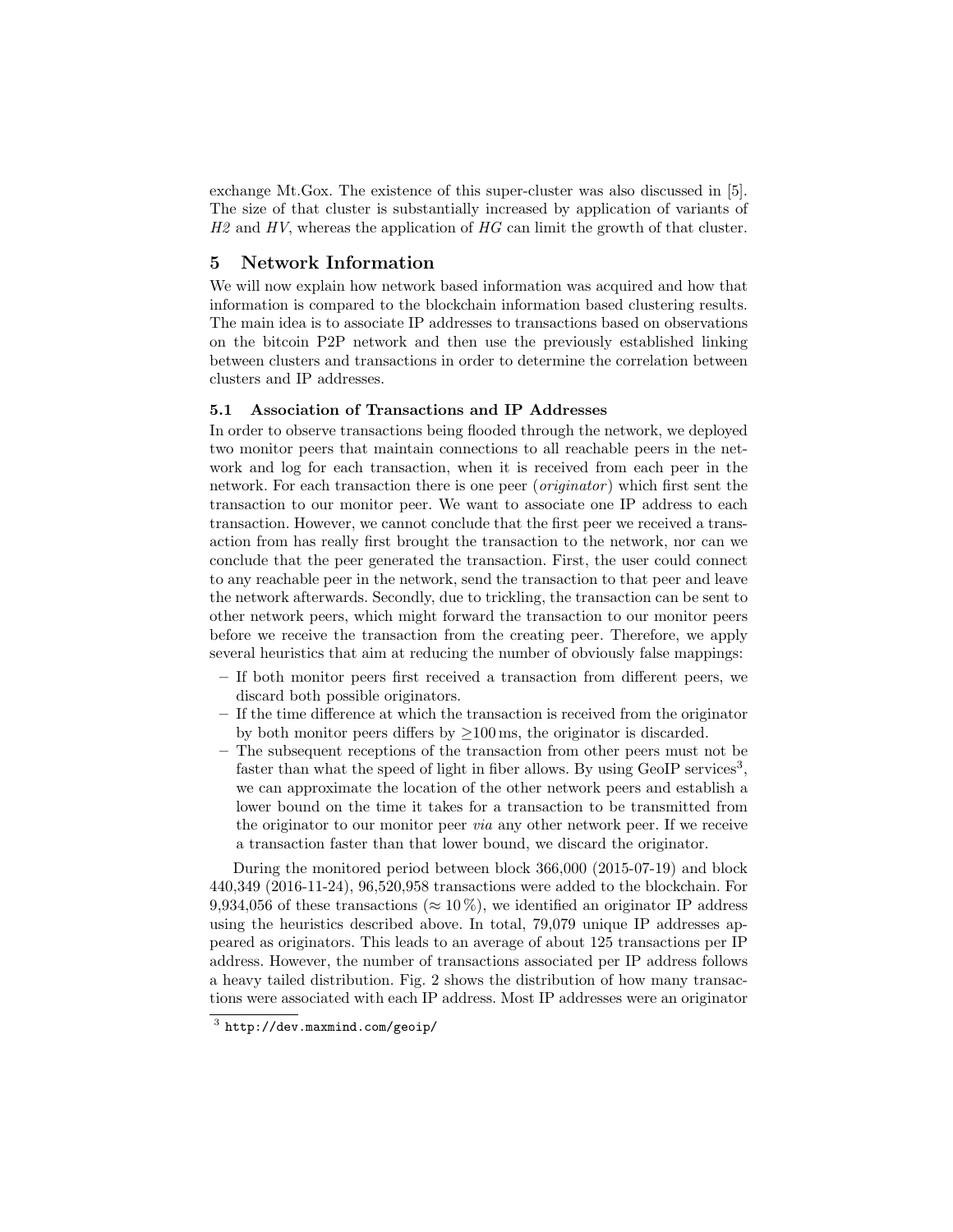

Fig. 2. Histogram of the number of unique transactions associated per IP address. Read as: There are  $10,000$  IP addresses, each of which are associated to  $4$  to 8 transactions.

address only for a small number of transactions. However, two IP addresses were originators for more than 65,000 transactions. Interestingly, both of these IP addresses (one of which IPv4 and one IPv6) are in IP ranges assigned to the same hosting provider.

Although we are able to associate IP addresses to transactions, we do not know whether the mapped IP addresses in fact identify the user that issued the transaction and simply regard the IP address as a piece of information that might be linked to the user. In order to analyze that linking, we will now compare the results from the clustering based on the transaction graph to the collected IP address information.

#### 5.2 Methodology

We will now introduce the notation used for the association of clusters with IP address information. For the association between transactions and clusters we use the following notation: Let  $c(t)$  describe the cluster that issued a transaction t according to H1. Let the set of transactions issued by a cluster C be  $T_{C}$  :=  ${t \in T : c(t) = C}$ . For the association between transactions and IP addresses as described in Section 5.1 we use the following notation: Let  $A$  be the set of all observed IP addresses. Let  $a(t) \in \mathcal{A}$  describe the IP address of the originator (if any) of a transaction  $t$ . Finally, we define the tuple of all IP addresses associated with a cluster C as  $A_C = (a(t): t \in T_C)$ .  $A_C$  is defined as a tuple because single IP addresses can occur multiple times in  $A_C$  and we are interested in that count.

The main question now is whether there is a correlation between clusters and IP addresses or whether for each transaction the originator is simply a random IP address. Both, IP addresses and clusters, are nominal variables that cannot be ranked in any way. Standard statistical methods (e.g., [11]) would suggest to fill a contingency table with all observed IP addresses as one dimension and all clusters as the other dimension. Then, for each tuple (IP address, Cluster) the expected frequency and the observed frequency could be compared. However, a problem with the data is that the contingency table is very sparsely populated.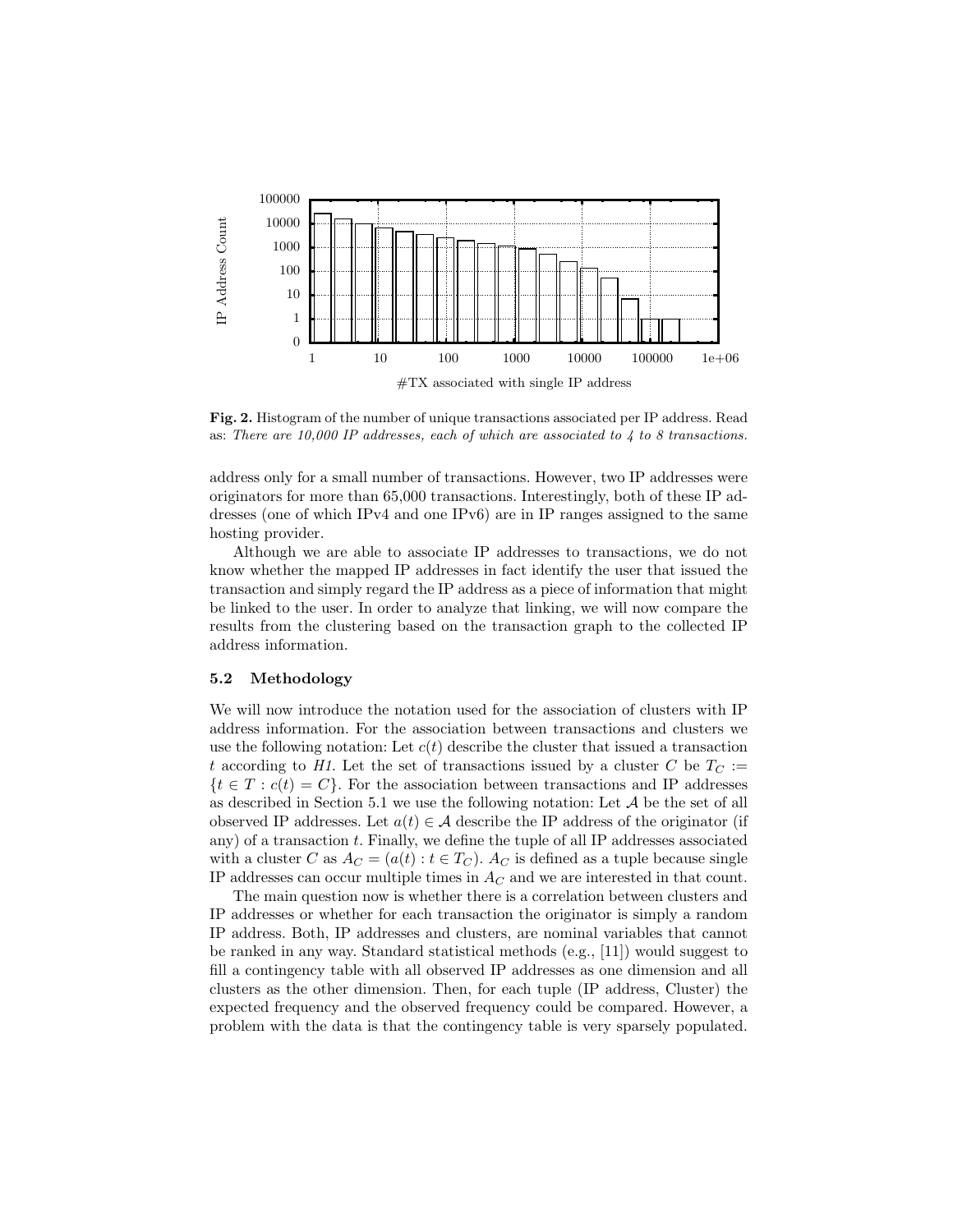

Fig. 3. Probability distribution  $P_i(X = |A_C|)$  for  $|A_C| = 500$  and 1,000 transactions, respectively, assuming independence and given the empirical IP address counts (cf. Fig. 2). Values numerically approximated.

In order to perform the chi squared test, no more than 20% of the expected frequencies should be less than 5 and all individual expected frequencies should be 1 or greater [18], which is not the case for our data. Even if the frequencies were sufficient, the large sample size would cause biased results [8].

Therefore, we analyze each cluster  $C$  separately in order to see whether the associated IP addresses  $A_C$  are independent. The tuple of associated IP addresses  $A_C$  can be seen as the result of a random experiment, where for each cluster  $C$  $|A_C|$  addresses are chosen according to a probability distribution. If clusters and IP addresses are independent, the probability to choose an IP address A would be  $P(A) = |A| / \sum_{A' \in \mathcal{A}} |A'|$  (with |A| being the total observation count of A, i.e., the share of an IP address in all observations, cf. Fig. 2).

Again, most statistical tests to check whether the sample  $A_C$  was chosen according to  $P(A)$  cannot be used due to the low sample sizes and low expected frequencies. Hence, we limit our analysis to the IP address  $\ddot{A}$  that occurs most frequently in  $A_C$ , and its frequency  $|\tilde{A}_C|$ . Under the hypothesis of independence, we can calculate the probability of observing any value for  $|A_C|$ . Fig. 3 shows the probability distribution  $P_i(X = |A_C|)$  that describes the probability of observing a specific value for  $|\hat{A}_C|$ , assuming independence of IP addresses and clusters. For large values of  $|A_C|$ , the distribution can be approximated with the binomial distribution with p being the probability of the most likely IP address ( $p \approx 0.02$ ) for our data). For a cluster  $C$ , we reject the independence hypothesis if the probability of observing the most frequent IP address  $\hat{A}_C$  at least  $|\hat{A}_C|$  times is less than  $1\%$ , according to  $P_i$ . We then add this cluster to the set of conspicuous clusters  $C^+ = \{C : P_i(X \geq |\hat{A}_C|) < 1\% \}$ . The chosen significance level implies that about  $1\%$  of the clusters in  $C^+$  actually are not conspicuous.

Obviously, in addition to checking for each cluster whether the associated IP addresses were randomly chosen, we can also check for each IP address whether the associated clusters are randomly chosen. This analysis has been also performed using the same method as described above for the opposite direction with  $T_A$  denoting the set of transactions associated with an IP address  $A$  and  $\mathcal{A}^+$  the set of conspicuous IP addresses according to the hypothesis testing.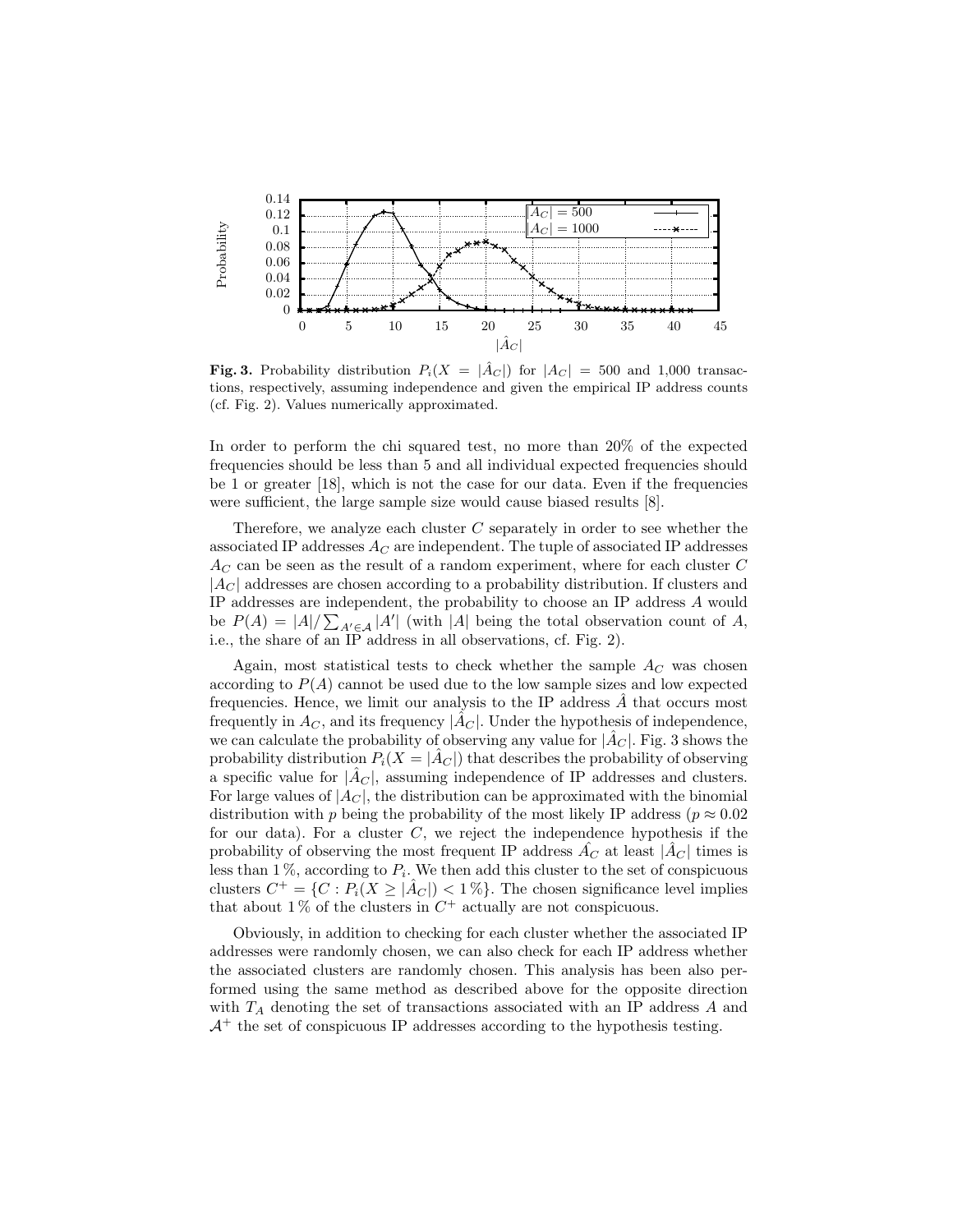Table 2. Comparison of the number of clusters with at least two associated IP addresses ( $|\{C : |A_C| \geq 2\}|$ ) and the number and share of conspicuous clusters  $(C^+)$ , and the share of conspicuous IP addresses  $(A^+)$  for various heuristics.

| Heuristics                                  | $ \{C :  A_C  \geq 2\} $ | $ C^+ $ | $C^+$<br>$\overline{ {C: A_C \geq 2} }$ | $\mathcal{A}^{\mp}$<br>$\overline{\left \left\{A:\left T_A\right \geq 2\right\}\right }$ |
|---------------------------------------------|--------------------------|---------|-----------------------------------------|------------------------------------------------------------------------------------------|
| H1                                          | 282,950                  | 14,879  | 5.26 %                                  | $18.7\%$                                                                                 |
| $H1+H2$                                     | 398,802                  | 32,623  | 8.18%                                   | $6.2\,\%$                                                                                |
| $H1+H2a$                                    | 387,696                  | 32,026  | 8.26 %                                  | $6.2\%$                                                                                  |
| $H1+H2b$                                    | 456,063                  | 35,138  | $7.70\%$                                | $6.5\%$                                                                                  |
| $H1+H2c$                                    | 452,189                  | 35,602  | $7.87\%$                                | $6.7\%$                                                                                  |
| $H1+HV$                                     | 296,132                  | 14,736  | $4.97\%$                                | $6.9\%$                                                                                  |
| $\overline{\mathrm{H1} + \mathrm{HG_{10}}}$ | 299,140                  | 15,537  | 5.19%                                   | $16.7\%$                                                                                 |
| $H1+HG_{100}$                               | 300,927                  | 15,755  | $5.23\%$                                | $19.6\,\%$                                                                               |
| $H1+HG_{1000}$                              | 301,775                  | 16,434  | $5.45\%$                                | 20.2%                                                                                    |
| $H1+HG_{10000}$                             | 308,900                  | 18,788  | $6.08\,\%$                              | $19.7\,\%$                                                                               |

#### 5.3 Results & Discussion

From our data we selected all clusters with at least two IP addresses associated ( $|A_C| \geq 2$ ), determined  $|A_C|$  for these clusters, and calculated the set of conspicuous clusters  $C^+$ . Table 2 shows the number of clusters with at least two associated IP addresses ( $|\{C : |A_C| \geq 2\}|$ ) and the number of conspicuous clusters  $|C^+|$  for various heuristics. The number of clusters with at least two associated IP addresses varies between 283k and 456k clusters. Comparing these numbers to the total number of clusters (cf. Table 1) shows, that only a small percentage of all clusters has two IP addresses associated, with the highest percentage for the  $H1+H2c$  combination.

The number of clusters  $|C^+|$  with a too-large  $|\hat{A}_C|$  varies between 15k and 35k, which corresponds to  $5\%$  to  $8.3\%$  of the considered clusters. For comparison, when randomly selecting IP addresses based on their a-priori probability  $P(a)$ , the share of conspicuous clusters is around 1%. The results indicate that the highest correlation between clusters and their associated IP addresses exists, when clustering using variants of  $H2$ . For the value based heuristic, the growth based heuristic, and the base heuristic H1, fewer conspicuous clusters were found.

Table 2 also shows the share of conspicuous IP addresses  $A^+$  among those IP addresses with at least two associated transactions. The share varies between 6.2 % and 20.2 % with the smallest percentages for clusterings with variants of H2. This is caused by the extremely large super cluster that is created by these heuristics (cf. Table 1): The probability to randomly select that cluster very often (assuming independence) rises with the number of transactions associated with that cluster. Therefore, the independence hypothesis gets accepted for more IP addresses.

Only for a small share of clusters and IP addresses, a correlation between clusters and network information could be shown. At least for these clusters, information obtained by observing the network could also be used in a constructive way during the clustering process. For example, the set of candidate clusters for a transaction could be reduced based on networking information. Also, the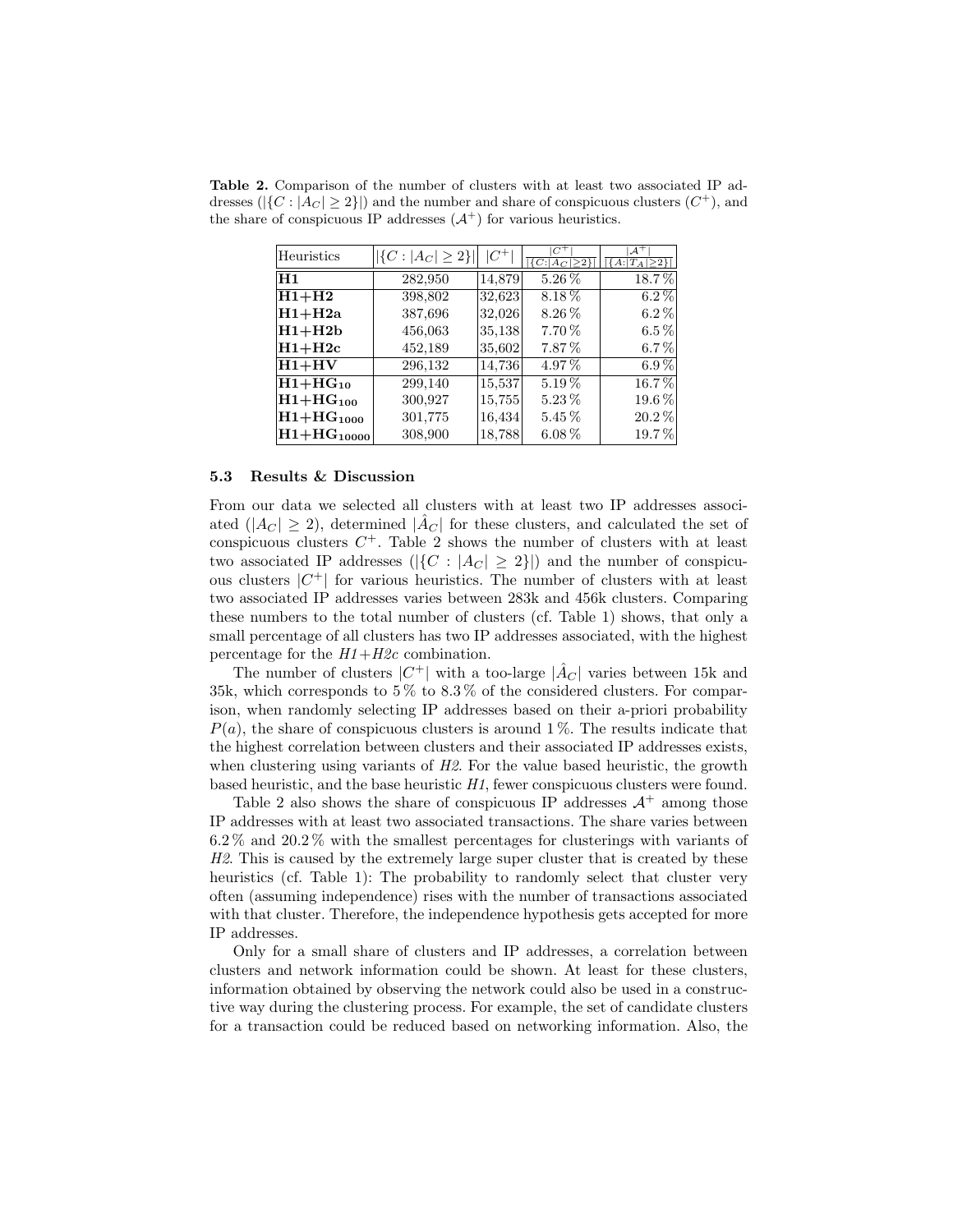information could be used for tie breaking when having multiple change address candidates.

For the majority of clusters and IP addresses, we did not observe any correlation to network information. This could mean that there is no correlation, or that the used method did not reveal a correlation. For example, a more powerful observer with more monitoring nodes could be able to associate IP addresses to transactions more precisely. Furthermore, the statistical analysis used here only reveals certain correlations between a cluster and a single IP address.

# 6 Conclusion

In this paper we performed address clustering in bitcoin according to published heuristics, compared the resulting clusters to IP address information obtained from observations in the bitcoin P2P network, and showed that only a small share of clusters was conspicuously associated with a single IP address, and that only a small number of IP addresses showed a conspicuous association with a single cluster.

Our results indicate that for the vast majority of users network information cannot facilitate address clustering easily. However, a small number of participants exhibit correlations that might make them susceptible to network based deanonymization attacks. A more precise network observation or better clustering heuristics might reveal further correlations that could not be observed with our approach. A next step could be to identify the anomalous behavior that caused the revealed correlations. Since this would require an in-depth analysis of single entities on the network, we decided not to carry out such an analysis without ensuring the user's privacy. We emphasize that for ethical reasons no further attempt at linking the conspicuous IP addresses or clusters to other available information was performed.

In future work, a privacy preserving method for identifying the causes of the correlation should be developed. Such an analysis could point to possible improvements in the P2P protocol or specific client implementations. Furthermore, the used heuristic for extracting the originator from the network observation could be improved to consider IP address changes over time or the aggregation of IP addresses by provider or location. Finally, the statistical analysis might benefit from more advanced methods to establish sharper bounds on possible correlations.

#### Acknowledgement

This work was supported by the German Federal Ministry of Education and Research (BMBF) within the project KASTEL IoE in the Competence Center for Applied Security Technology (KASTEL). The authors would like to thank the anonymous reviewers for their valuable comments and suggestions.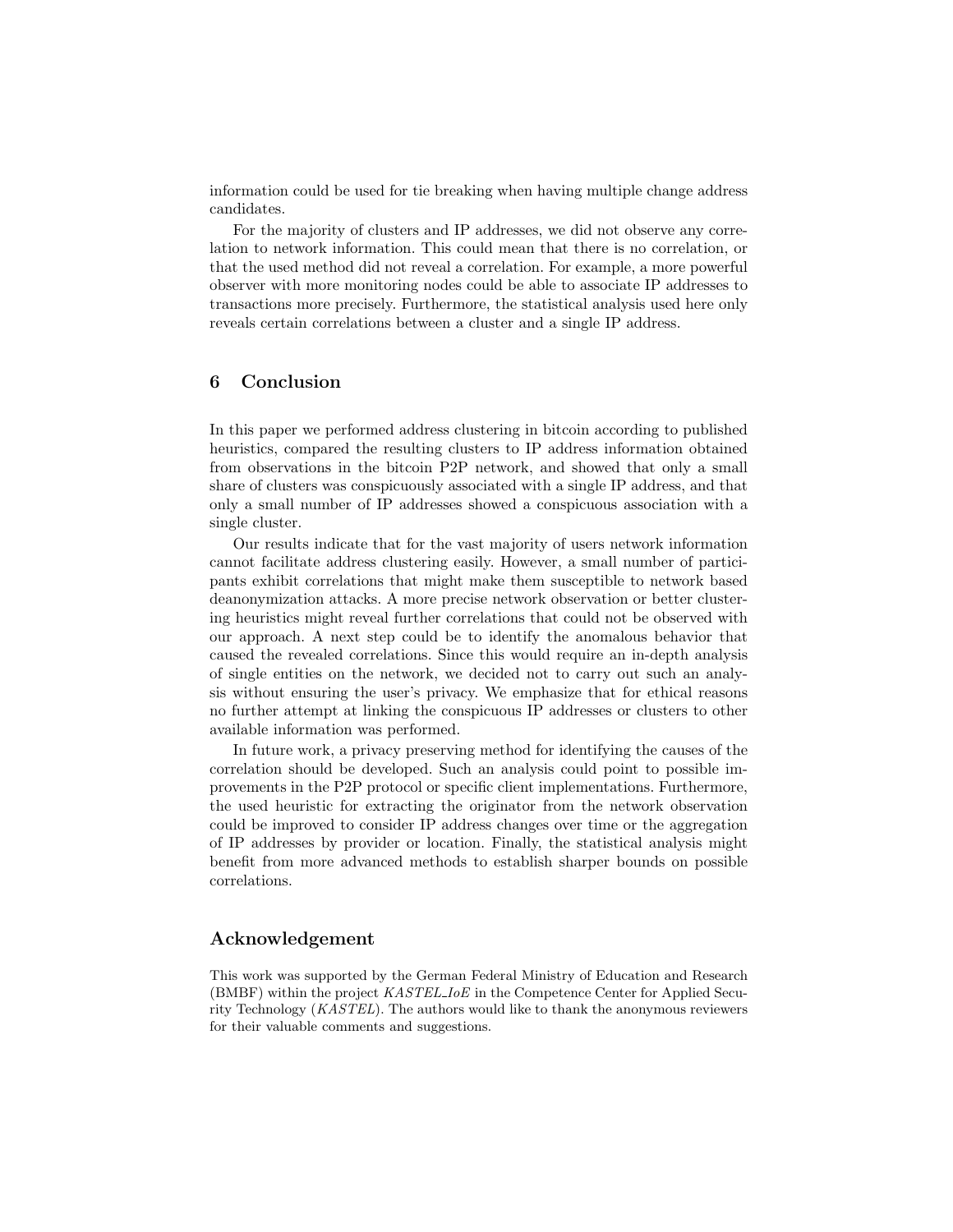### References

- 1. Androulaki, E., Karame, G.O., Roeschlin, M., Scherer, T., Capkun, S.: Evaluating user privacy in bitcoin. In: International Conference on Financial Cryptography and Data Security. pp. 34–51. Springer (2013)
- 2. Biryukov, A., Khovratovich, D., Pustogarov, I.: Deanonymisation of clients in bitcoin p2p network. In: Proceedings of the 2014 ACM SIGSAC Conference on Computer and Communications Security. ACM (2014)
- 3. Biryukov, A., Pustogarov, I.: Bitcoin over tor isn't a good idea. arXiv preprint arXiv:1410.6079 (2014)
- 4. DuPont, J., Squicciarini, A.C.: Toward de-anonymizing bitcoin by mapping users location. In: Proceedings of the 5th ACM Conference on Data and Application Security and Privacy. pp. 139–141. ACM (2015)
- 5. Harrigan, M., Fretter, C.: The unreasonable effectiveness of address clustering. arXiv preprint arXiv:1605.06369 (2016)
- 6. Kaminsky, D.: black ops of tcp/ip. Black Hat USA (2011)
- 7. Koshy, P., Koshy, D., McDaniel, P.: An analysis of anonymity in bitcoin using p2p network traffic. In: Financial Cryptography and Data Security. Lecture Notes in Computer Science, vol. 8437, pp. 469–485. Springer Berlin Heidelberg (2014), http://dx.doi.org/10.1007/978-3-662-45472-5\_30
- 8. Lin, M., Lucas Jr, H.C., Shmueli, G.: Research commentary-too big to fail: large samples and the p-value problem. Information Systems Research 24(4), 906–917 (2013)
- 9. Maxwell, G.: Coinjoin: Bitcoin privacy for the real world. https://bitcointalk. org/index.php?topic=279249 (2013), accessed: 27.09.2016
- 10. Meiklejohn, S., Pomarole, M., Jordan, G., Levchenko, K., McCoy, D., Voelker, G.M., Savage, S.: A fistful of bitcoins: characterizing payments among men with no names. In: Proceedings of the 2013 conference on Internet measurement conference. pp. 127–140. ACM (2013)
- 11. Mendenhall, W., Beaver, R.J., Beaver, B.M.: Introduction to probability and statistics. Cengage Learning (2012)
- 12. Miller, A., Litton, J., Pachulski, A., Gupta, N., Levin, D., Spring, N., Bhattacharjee, B.: Discovering bitcoin's public topology and influential nodes (2015)
- 13. Nakamoto, S.: Bitcoin: A Peer-to-Peer Electronic Cash System 1(2012), 28 (2008)
- 14. Neudecker, T., Andelfinger, P., Hartenstein, H.: Timing analysis for inferring the topology of the bitcoin peer-to-peer network. In: 2016 Intl IEEE Conference on Advanced and Trusted Computing (ATC). pp. 358–367 (July 2016)
- 15. Nick, J.D.: Data-Driven De-Anonymization in Bitcoin. Master's thesis, ETH- $Zürich (2015)$
- 16. Reid, F., Harrigan, M.: An analysis of anonymity in the bitcoin system. In: Security and privacy in social networks, pp. 197–223. Springer (2013)
- 17. Ron, D., Shamir, A.: Quantitative analysis of the full bitcoin transaction graph. In: International Conference on Financial Cryptography and Data Security. pp. 6–24. Springer (2013)
- 18. Yates, D., Moore, D., McCabe, G.: The Practice of Statistics. WH Freeman and Company, New York, NY (1996)